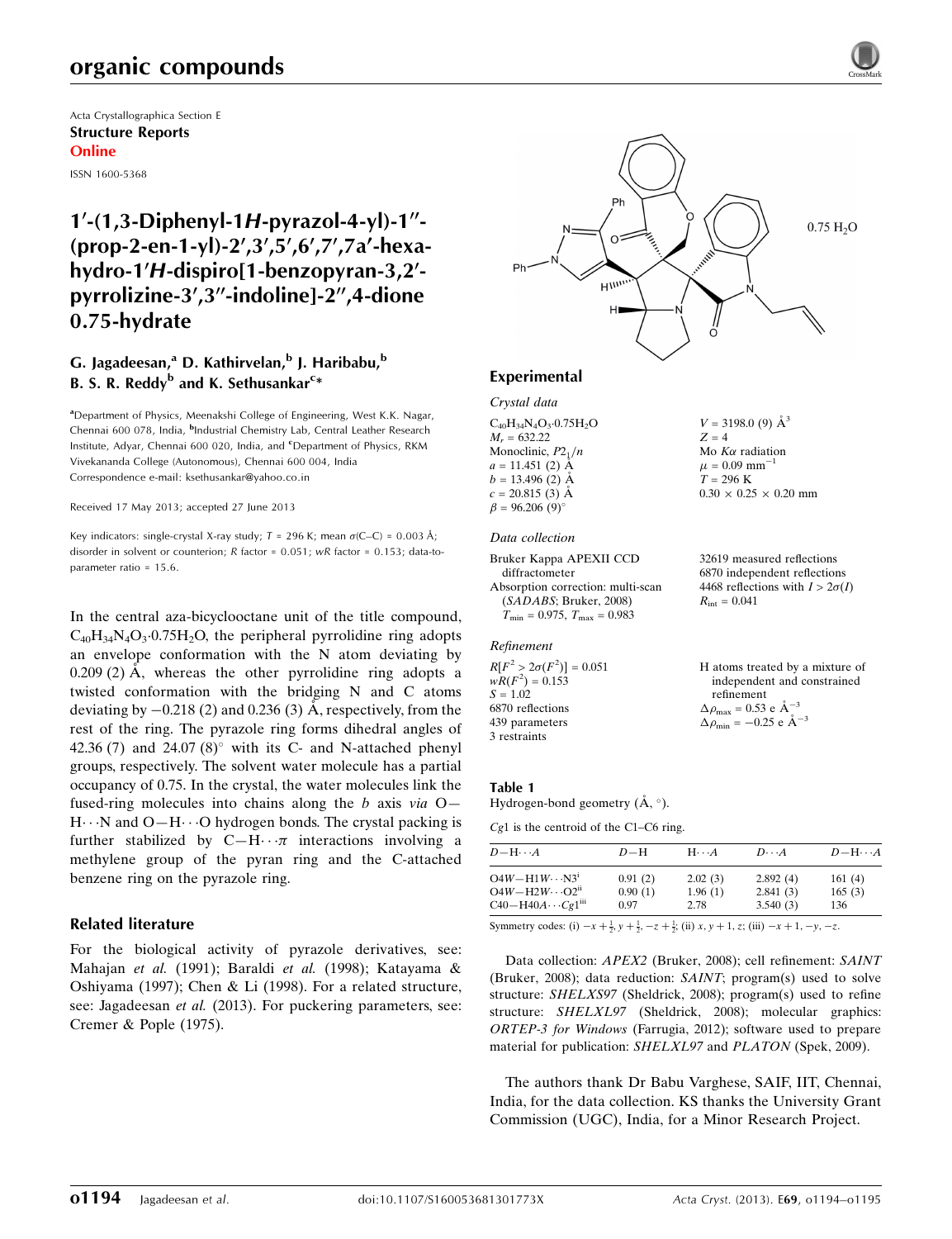Supplementary data and figures for this paper are available from the IUCr electronic archives (Reference: LD2105).

#### References

- [Baraldi, P. G., Manfredini, S., Romagnoli, R., Stevanato, L., Zaid, A. N. &](https://scripts.iucr.org/cgi-bin/cr.cgi?rm=pdfbb&cnor=ld2105&bbid=BB1) Manservigi, R. (1998). [Nucleosides Nucleotides](https://scripts.iucr.org/cgi-bin/cr.cgi?rm=pdfbb&cnor=ld2105&bbid=BB1), 17, 2165–2171.
- Bruker (2008). APEX2, SAINT and SADABS[. Bruker AXS Inc., Madison,](https://scripts.iucr.org/cgi-bin/cr.cgi?rm=pdfbb&cnor=ld2105&bbid=BB2) [Wisconsin, USA.](https://scripts.iucr.org/cgi-bin/cr.cgi?rm=pdfbb&cnor=ld2105&bbid=BB2)
- [Chen, H. S. & Li, Z. M. \(1998\).](https://scripts.iucr.org/cgi-bin/cr.cgi?rm=pdfbb&cnor=ld2105&bbid=BB3) Chem. J. Chin. Univ. 19, 572–576.
- [Cremer, D. & Pople, J. A. \(1975\).](https://scripts.iucr.org/cgi-bin/cr.cgi?rm=pdfbb&cnor=ld2105&bbid=BB4) J. Am. Chem. Soc. 97, 1354–1358.
- [Farrugia, L. J. \(2012\).](https://scripts.iucr.org/cgi-bin/cr.cgi?rm=pdfbb&cnor=ld2105&bbid=BB5) J. Appl. Cryst. 45, 849–854.
- [Jagadeesan, G., Sethusankar, K., Kathirvelan, D., Haribabu, J. & Reddy,](https://scripts.iucr.org/cgi-bin/cr.cgi?rm=pdfbb&cnor=ld2105&bbid=BB6) [B. S. R. \(2013\).](https://scripts.iucr.org/cgi-bin/cr.cgi?rm=pdfbb&cnor=ld2105&bbid=BB6) Acta Cryst. E69, o317.
- [Katayama, H. & Oshiyama, T. \(1997\).](https://scripts.iucr.org/cgi-bin/cr.cgi?rm=pdfbb&cnor=ld2105&bbid=BB7) Can. J. Chem. 75, 913–919.
- [Mahajan, R. N., Havaldar, F. H. & Fernandes, P. S. \(1991\).](https://scripts.iucr.org/cgi-bin/cr.cgi?rm=pdfbb&cnor=ld2105&bbid=BB8) J. Indian Chem. Soc. 68[, 245–249.](https://scripts.iucr.org/cgi-bin/cr.cgi?rm=pdfbb&cnor=ld2105&bbid=BB8)
- [Sheldrick, G. M. \(2008\).](https://scripts.iucr.org/cgi-bin/cr.cgi?rm=pdfbb&cnor=ld2105&bbid=BB9) Acta Cryst. A64, 112–122.
- [Spek, A. L. \(2009\).](https://scripts.iucr.org/cgi-bin/cr.cgi?rm=pdfbb&cnor=ld2105&bbid=BB10) Acta Cryst. D65, 148–155.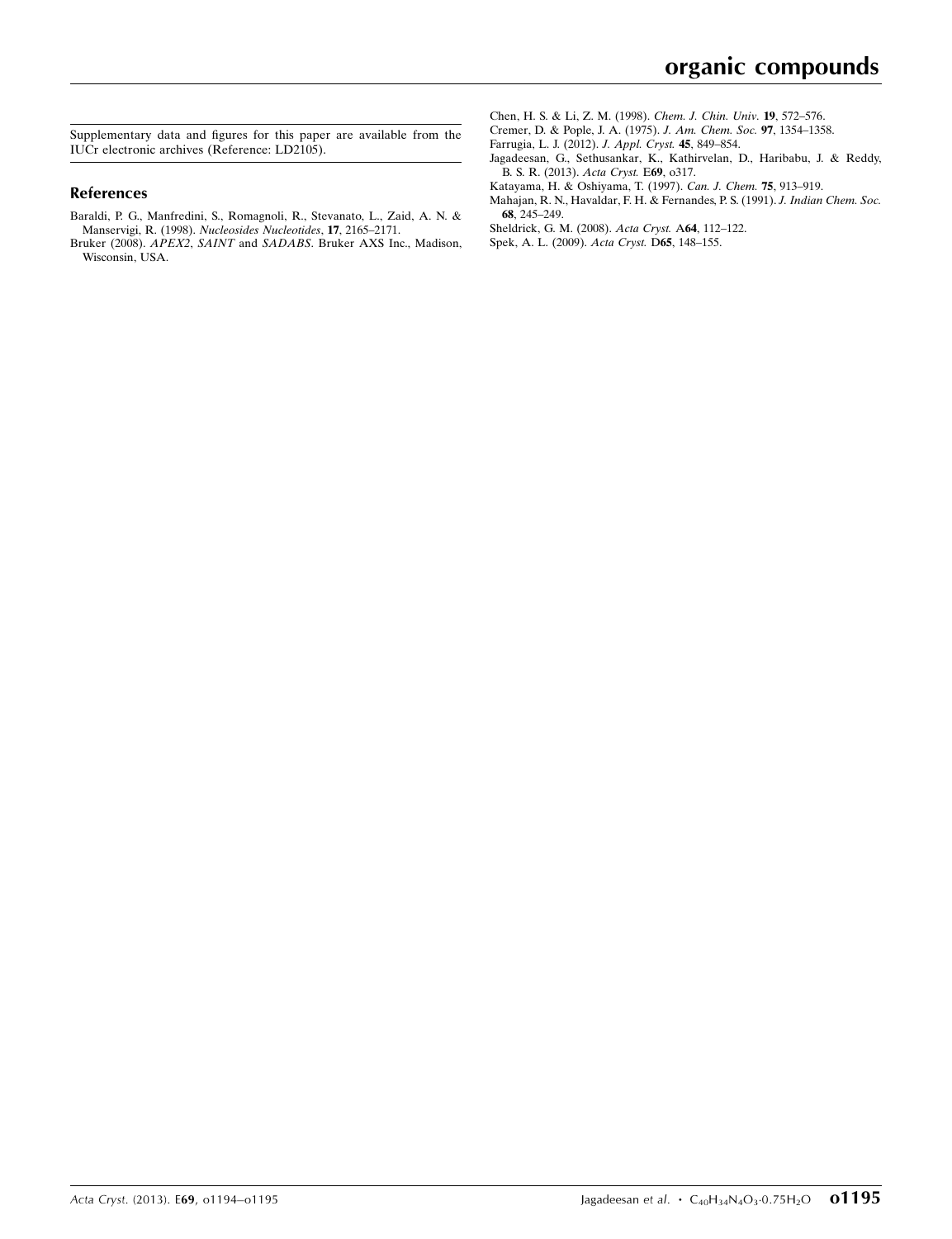# **supporting information**

*Acta Cryst.* (2013). E**69**, o1194–o1195 [doi:10.1107/S160053681301773X]

# **1′-(1,3-Diphenyl-1***H***-pyrazol-4-yl)-1′′-(prop-2-en-1-yl)-2′,3′,5′,6′,7′,7a′-hexahydro-1′***H***-dispiro[1-benzopyran-3,2′-pyrrolizine-3′,3′′-indoline]-2′′,4-dione 0.75-hydrate**

## **G. Jagadeesan, D. Kathirvelan, J. Haribabu, B. S. R. Reddy and K. Sethusankar**

#### **S1. Comment**

Pyrazole derivatives in general are well known nitrogen containing heterocyclic compounds and have been the subject of enormous research due to their importance in various applications and their widespread potential biological and pharmacological activities such as antimicrobial (Mahajan *et al.*, 1991), antiviral (Baraldi *et al.*, 1998), antitumor (Katayama & Oshiyama, 1997) and antifungal activities (Chen & Li, 1998).

The molecular structure of the title compound  $C_{40}H_{34}N_4O_3.0.75H_2O$ , is shown in Fig. 1. The mean planes of the phenyl rings (C1–C6) and (C7–C12) form a dihedral angle of 62.08 (7)° between them. The mean plane of the pyrazole ring  $(C13/C14/C15/N1/N2)$  forms dihedral angles of 42.36 (7)° and 24.07 (8)° with the mean planes of the two phenyl rings (C1–C6) and (C7–C12), respectively. The mean plane of the pyrrolizine ring (C16–C21/C32/N3) forms dihedral angles of 78.04 (7)° and 74.97 (6)° with the mean planes of the chromene ring (C32–C40/O1) and the indole ring (C21– C28/N4), respectively. The solvent water molecule is partially occupied, with a refined occupancy of 0.75.

The sum of angles around the N2 atom (356 $\degree$ ) indicates *sp*<sup>2</sup> hybridization, whereas that around N3 atom (336.7 $\degree$ ) indicates *sp*<sup>3</sup> hybridization. The pyrrolidine ring (C16/C17/C21/C32/N3) adopts an *envelope* conformation on N3, with puckering parameters (Cremer & Pople, 1975) of  $q_2 = 0.332$  (2) Å and  $\varphi_2 = 187.4$  (4)°. Also, the atom N3 deviates from the mean planes of the remaining ring atoms by -0.208 (19) Å. The other pyrrolidine ring (C17–C20/N3) adopts a *twisted* conformation on N3 and C20, with puckering parameters of  $q_2 = 0.380$  (2) Å and  $\varphi_2 = 155.3$  (4)°. Also, the atoms N3 and C20 deviate from the mean planes of the remaining ring atoms by  $-0.218(2)$  Å and  $0.236(3)$  Å, respectively. The title compound exhibits structural similarities with an already reported related structure (Jagadeesan *et al.*, 2013).

In the crystal packing, the molecules are linked to the water molecules *via* intermolecular O4W–H1W···N3<sup>i</sup> and O4W– H2W···O2<sup>ii</sup> interactions is view down the *a* axis. The crystal packing is further stabilized by C40–H40A···*Cg1*<sup>iii</sup> hydrogen bond interaction, where *Cg*1 is the center of gravity of (C1–C6) ring (Table 1). The symmetry codes: (i)  $-x + \frac{1}{2}$ ,  $y + \frac{1}{2}$ ,  $-z + 1/2$ , (ii)  $x, y + 1$ ,  $z$ , (iii)  $-x + 1$ ,  $-y$ ,  $-z$ . The packing view of the title compound is shown in Fig. 2 and Fig. 3.

#### **S2. Experimental**

A mixture of allyl isatin (1.05 mmol), sarcosine (1.1 mmol) and dipolarophile (1.0 mmol) in ethanol was refluxed for 85 minute and cooled to room temperature. Then the mixture was poured into a beaker containing crushed ice and the solid formed in the mixture was filtered, dried and recrystallized from ethanol to obtain the pure product in good yield 89%.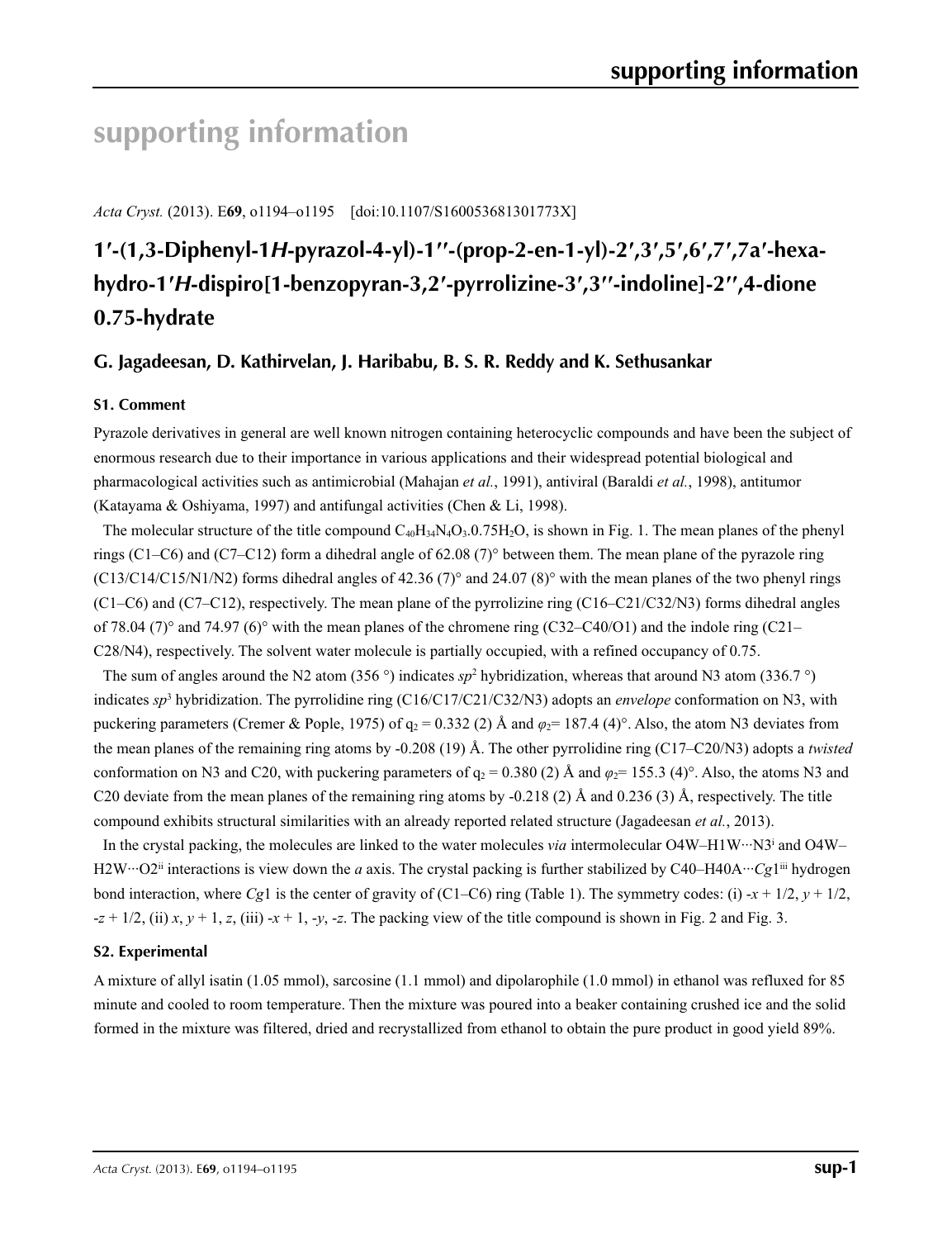#### **S3. Refinement**

Hydrogen atoms were placed in calculated positions with  $C-H = 0.93$  to 0.98 Å refined in the riding model with fixed isotropic displacement parameters:  $U_{iso}(H) = 1.2$   $U_{eq}(C)$ . The water H atoms were located in a difference map and refined with distance restraints of O–H = 0.90 (1) Å. The solvent water molecule is partially occupied, with an occupancy factor of 0.75.



#### **Figure 1**

The molecular structure of the title compound showing 30% probability displacement ellipsoids.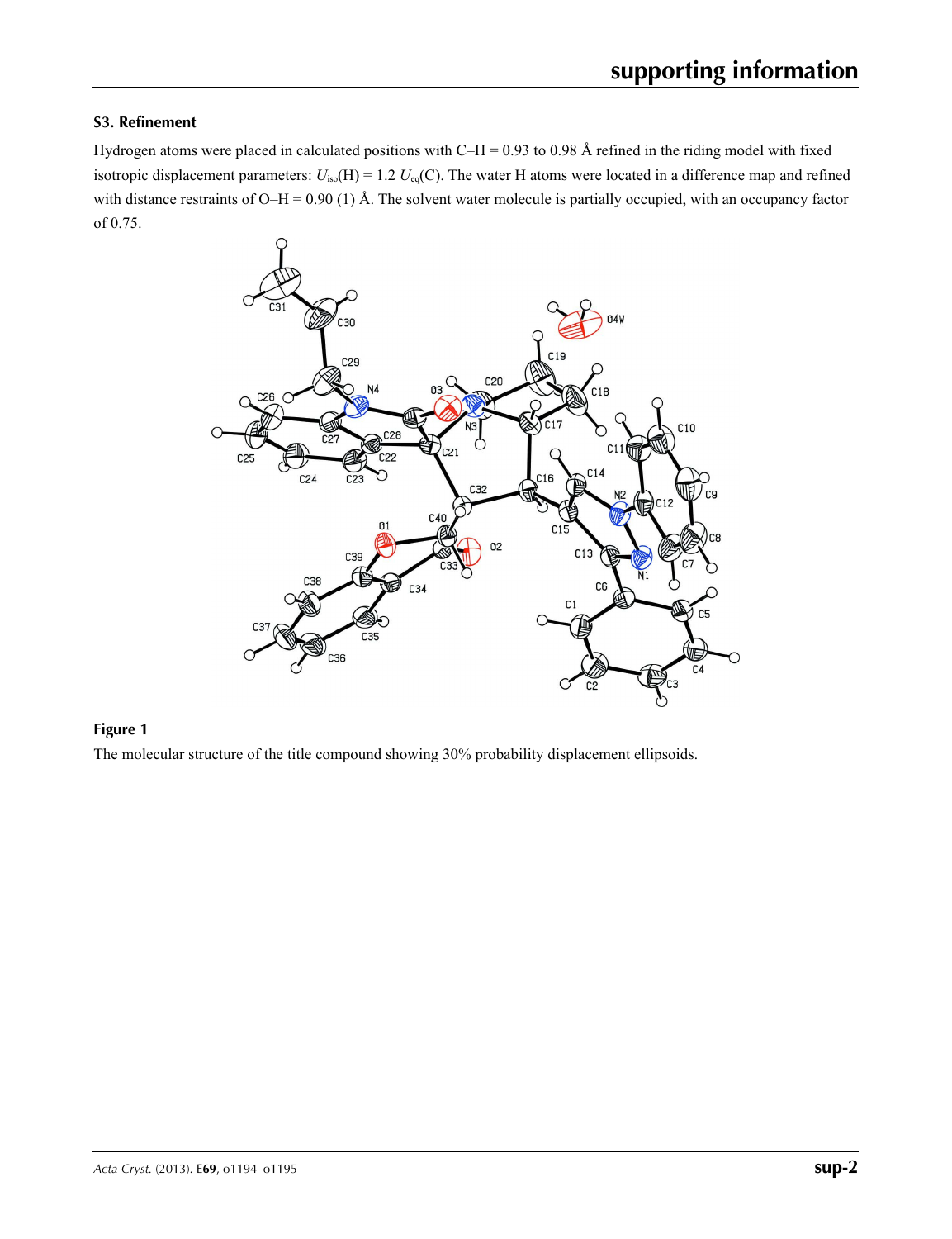

## **Figure 2**

The crystal packing of the title compound, viewed down the *a* axis showing intermolecular O—H···N and O—H···O hydrogen bonds (dashed lines). The H–atoms not involved in hydrogen bonds have been excluded for clarity.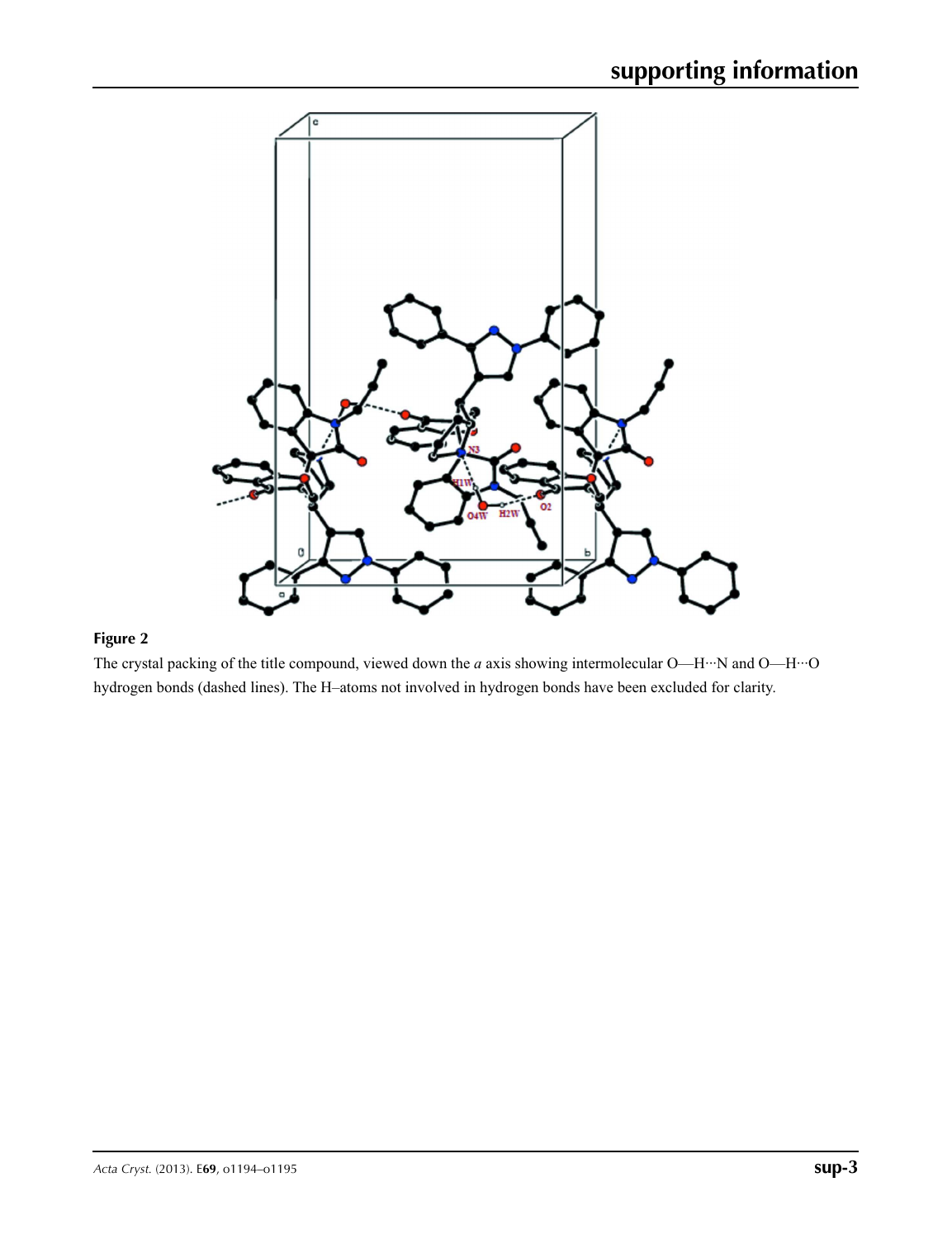

#### **Figure 3**

The crystal packing arrangement of the title compound viewed down the *a* axis showing intermolecular C—H···*π* hydrogen bonds (dashed lines). The isolated water molecule and H–atoms not involved in hydrogen bonds have been excluded for clarity.

# 1'-(1,3-Diphenyl-1H-pyrazol-4-yl)-1"-(prop-2-en-1-yl)-2',3',5',6',7',7a'-hexahydro-1'H-dispiro[1**benzopyran-3,2′-pyrrolizine-3′,3′′-indoline]-2′′,4-dione 0.75-hydrate**

| Crystal data                    |                                        |
|---------------------------------|----------------------------------------|
| $C_{40}H_{34}N_4O_3.0.75H_2O$   | $F(000) = 1334$                        |
| $M_r = 632.22$                  | $D_x = 1.313$ Mg m <sup>-3</sup>       |
| Monoclinic, $P2_1/n$            | Mo Ka radiation, $\lambda = 0.71073$ Å |
| Hall symbol: -P 2yn             | Cell parameters from 6870 reflections  |
| $a = 11.451(2)$ Å               | $\theta = 2.0 - 26.9^{\circ}$          |
| $b = 13.496$ (2) Å              | $\mu = 0.09$ mm <sup>-1</sup>          |
| $c = 20.815(3)$ Å               | $T = 296 \text{ K}$                    |
| $\beta$ = 96.206 (9)°           | Block, colourless                      |
| $V = 3198.0$ (9) Å <sup>3</sup> | $0.30 \times 0.25 \times 0.20$ mm      |
| $Z = 4$                         |                                        |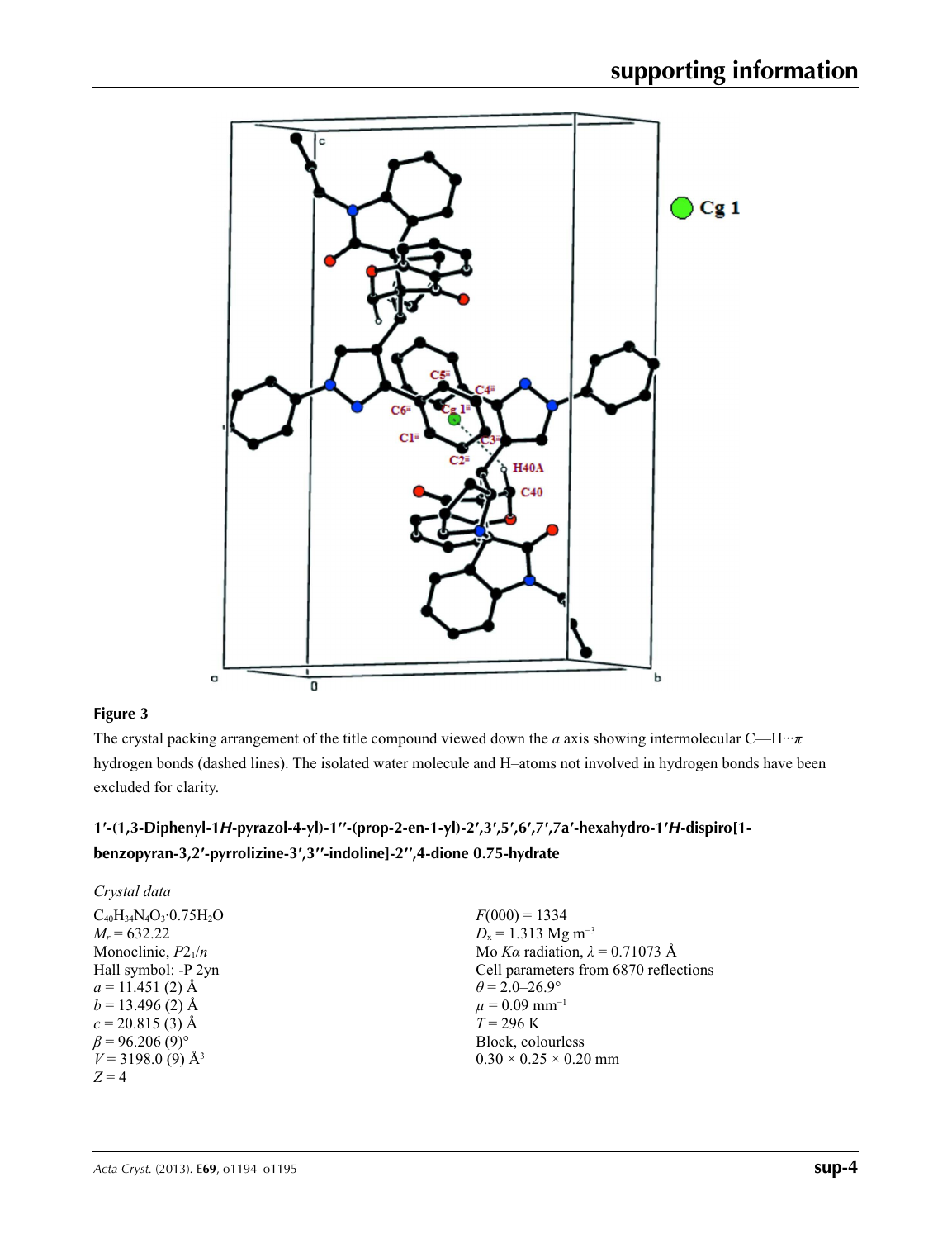*Data collection*

| Bruker Kappa APEXII CCD<br>diffractometer<br>Radiation source: fine-focus sealed tube<br>Graphite monochromator<br>$\omega$ scans<br>Absorption correction: multi-scan<br>(SADABS; Bruker, 2008)<br>$T_{\min}$ = 0.975, $T_{\max}$ = 0.983         | 32619 measured reflections<br>6870 independent reflections<br>4468 reflections with $I > 2\sigma(I)$<br>$R_{\rm int} = 0.041$<br>$\theta_{\text{max}} = 26.9^{\circ}, \theta_{\text{min}} = 2.0^{\circ}$<br>$h = -14 \rightarrow 14$<br>$k = -17 \rightarrow 16$<br>$l = -26 \rightarrow 26$                                                                                                                                                   |
|----------------------------------------------------------------------------------------------------------------------------------------------------------------------------------------------------------------------------------------------------|------------------------------------------------------------------------------------------------------------------------------------------------------------------------------------------------------------------------------------------------------------------------------------------------------------------------------------------------------------------------------------------------------------------------------------------------|
| Refinement                                                                                                                                                                                                                                         |                                                                                                                                                                                                                                                                                                                                                                                                                                                |
| Refinement on $F^2$<br>Least-squares matrix: full<br>$R[F^2 > 2\sigma(F^2)] = 0.051$<br>$wR(F^2) = 0.153$<br>$S = 1.02$<br>6870 reflections<br>439 parameters<br>3 restraints<br>Primary atom site location: structure-invariant<br>direct methods | Secondary atom site location: difference Fourier<br>map<br>Hydrogen site location: inferred from<br>neighbouring sites<br>H atoms treated by a mixture of independent<br>and constrained refinement<br>$w = 1/[\sigma^2(F_0^2) + (0.0677P)^2 + 1.1541P]$<br>where $P = (F_0^2 + 2F_c^2)/3$<br>$(\Delta/\sigma)_{\text{max}}$ < 0.001<br>$\Delta\rho_{\text{max}} = 0.53$ e Å <sup>-3</sup><br>$\Delta\rho_{\rm min} = -0.25$ e Å <sup>-3</sup> |

#### *Special details*

**Geometry**. All e.s.d.'s (except the e.s.d. in the dihedral angle between two l.s. planes) are estimated using the full covariance matrix. The cell e.s.d.'s are taken into account individually in the estimation of e.s.d.'s in distances, angles and torsion angles; correlations between e.s.d.'s in cell parameters are only used when they are defined by crystal symmetry. An approximate (isotropic) treatment of cell e.s.d.'s is used for estimating e.s.d.'s involving l.s. planes.

**Refinement**. Refinement of  $F^2$  against ALL reflections. The weighted *R*-factor  $wR$  and goodness of fit *S* are based on  $F^2$ , conventional *R*-factors *R* are based on *F*, with *F* set to zero for negative  $F^2$ . The threshold expression of  $F^2 > \sigma(F^2)$  is used only for calculating *R*-factors(gt) *etc*. and is not relevant to the choice of reflections for refinement. *R*-factors based on *F*<sup>2</sup> are statistically about twice as large as those based on *F*, and *R*- factors based on ALL data will be even larger.

*Fractional atomic coordinates and isotropic or equivalent isotropic displacement parameters (Å2 )*

|                | $\mathcal{X}$ | $\mathcal V$   | z              | $U_{\rm iso}*/U_{\rm eq}$ | $Occ. ( \leq 1)$ |
|----------------|---------------|----------------|----------------|---------------------------|------------------|
|                |               |                |                |                           |                  |
| C <sub>1</sub> | 0.3646(2)     | $-0.09434(16)$ | 0.00940(10)    | 0.0520(5)                 |                  |
| H1             | 0.4169        | $-0.0873$      | 0.0465         | $0.062*$                  |                  |
| C2             | 0.3490(2)     | $-0.18622(17)$ | $-0.01924(12)$ | 0.0618(6)                 |                  |
| H <sub>2</sub> | 0.3895        | $-0.2409$      | $-0.0010$      | $0.074*$                  |                  |
| C <sub>3</sub> | 0.2736(2)     | $-0.19691(18)$ | $-0.07481(12)$ | 0.0590(6)                 |                  |
| H <sub>3</sub> | 0.2620        | $-0.2590$      | $-0.0938$      | $0.071*$                  |                  |
| C <sub>4</sub> | 0.21576(19)   | $-0.11638(18)$ | $-0.10203(11)$ | 0.0551(6)                 |                  |
| H <sub>4</sub> | 0.1664        | $-0.1234$      | $-0.1403$      | $0.066*$                  |                  |
| C <sub>5</sub> | 0.23008(18)   | $-0.02496(16)$ | $-0.07328(10)$ | 0.0476(5)                 |                  |
| H <sub>5</sub> | 0.1900        | 0.0294         | $-0.0922$      | $0.057*$                  |                  |
| C <sub>6</sub> | 0.30383(17)   | $-0.01291(14)$ | $-0.01625(9)$  | 0.0407(5)                 |                  |
| C7             | 0.3903(2)     | 0.35239(18)    | $-0.06490(11)$ | 0.0619(6)                 |                  |
| H7             | 0.4125        | 0.2978         | $-0.0880$      | $0.074*$                  |                  |
| C8             | 0.4026(3)     | 0.4471(2)      | $-0.08857(13)$ | 0.0741(8)                 |                  |
| H8             | 0.4335        | 0.4562         | $-0.1277$      | $0.089*$                  |                  |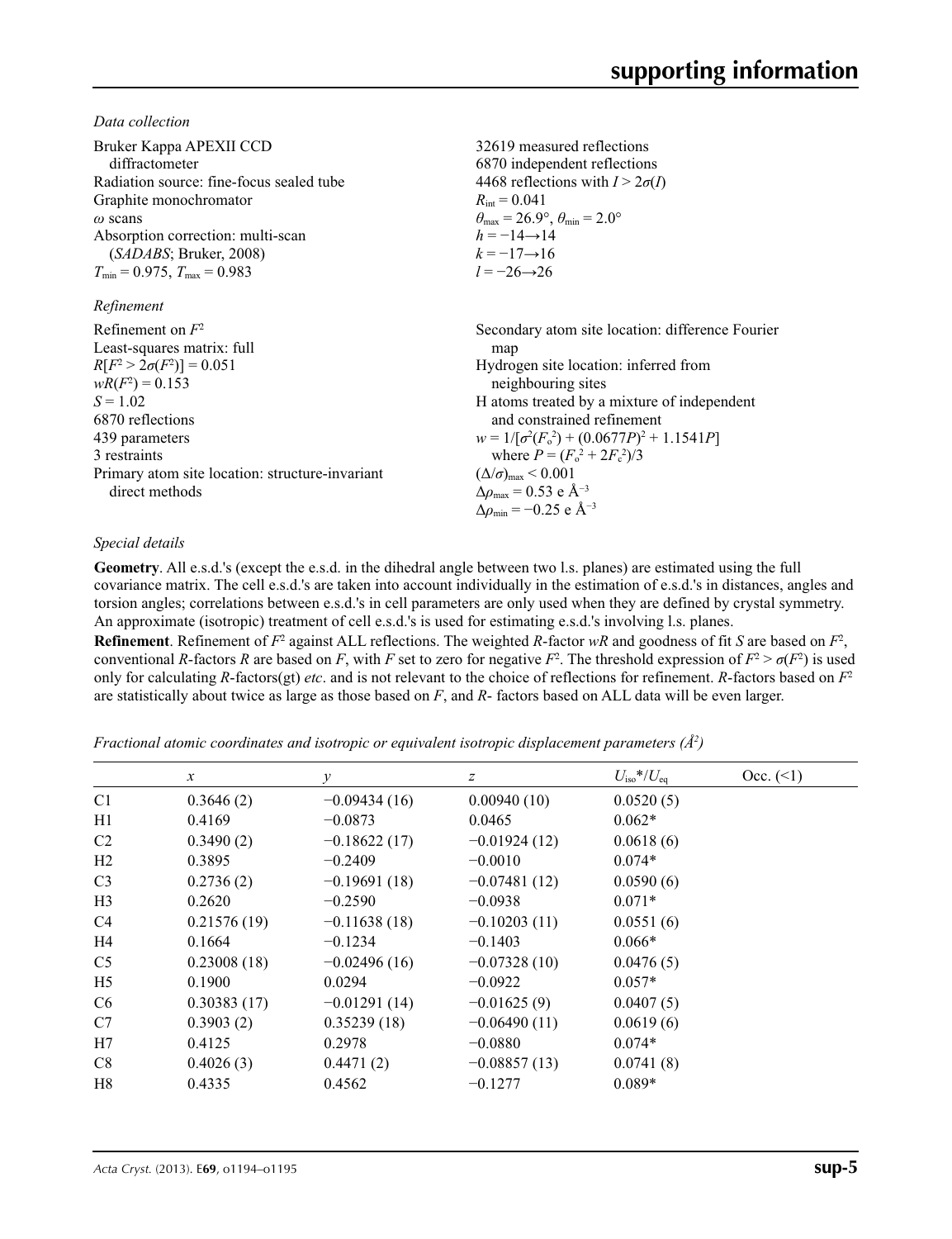| C9                | 0.3697(3)   | 0.52715(19)    | $-0.05491(14)$ | 0.0726(8)  |
|-------------------|-------------|----------------|----------------|------------|
| H9                | 0.3775      | 0.5906         | $-0.0713$      | $0.087*$   |
| C10               | 0.3252(2)   | 0.51435(18)    | 0.00313(14)    | 0.0676(7)  |
| H10               | 0.3040      | 0.5693         | 0.0262         | $0.081*$   |
| C11               | 0.3118(2)   | 0.42039(16)    | 0.02735(12)    | 0.0565(6)  |
| H11               | 0.2807      | 0.4117         | 0.0664         | $0.068*$   |
| C12               | 0.34474(19) | 0.33968(15)    | $-0.00683(10)$ | 0.0462(5)  |
| N2                | 0.33424(15) | 0.24231(12)    | 0.01741(8)     | 0.0442(4)  |
| C14               | 0.33160(18) | 0.21340(15)    | 0.07935(9)     | 0.0432(5)  |
| H14               | 0.3362      | 0.2548         | 0.1153         | $0.052*$   |
| C15               | 0.32098(17) | 0.11219(14)    | 0.07987(9)     | 0.0390(4)  |
| C16               | 0.30271(16) | 0.04839(14)    | 0.13713(9)     | 0.0378(4)  |
| H16               | 0.2682      | $-0.0142$      | 0.1205         | $0.045*$   |
| C17               | 0.21513(18) | 0.09593(17)    | 0.17936(10)    | 0.0475(5)  |
| H17               | 0.2233      | 0.1682         | 0.1789         | $0.057*$   |
| C18               | 0.0875(2)   | 0.0674(2)      | 0.16208(14)    | 0.0777(8)  |
|                   |             |                |                |            |
| <b>H18A</b>       | 0.0379      | 0.1259         | 0.1588         | $0.093*$   |
| H18B              | 0.0774      | 0.0323         | 0.1212         | $0.093*$   |
| C19               | 0.0572(2)   | 0.0020(2)      | 0.21576(17)    | 0.0856(9)  |
| <b>H19A</b>       | 0.0121      | $-0.0548$      | 0.1988         | $0.103*$   |
| H19B              | 0.0116      | 0.0381         | 0.2447         | $0.103*$   |
| C20               | 0.1725(2)   | $-0.03022(19)$ | 0.25043(13)    | 0.0641(7)  |
| H20A              | 0.1651      | $-0.0465$      | 0.2952         | $0.077*$   |
| H20B              | 0.2041      | $-0.0869$      | 0.2295         | $0.077*$   |
| C21               | 0.37282(17) | 0.05038(14)    | 0.25424(9)     | 0.0373(4)  |
| C22               | 0.41957(17) | $-0.01102(15)$ | 0.31226(9)     | 0.0401(4)  |
| C23               | 0.4085(2)   | $-0.10970(16)$ | 0.32683(10)    | 0.0485(5)  |
| H23               | 0.3644      | $-0.1518$      | 0.2983         | $0.058*$   |
| C <sub>24</sub>   | 0.4642(2)   | $-0.14571(18)$ | 0.38482(11)    | 0.0604(6)  |
| H <sub>24</sub>   | 0.4570      | $-0.2122$      | 0.3953         | $0.072*$   |
| C <sub>25</sub>   | 0.5296(2)   | $-0.0836(2)$   | 0.42650(11)    | 0.0663(7)  |
| H25               | 0.5675      | $-0.1092$      | 0.4647         | $0.080*$   |
| C <sub>26</sub>   | 0.5407(2)   | 0.0153(2)      | 0.41352(11)    | 0.0609(6)  |
| H <sub>26</sub>   | 0.5843      | 0.0572         | 0.4424         | $0.073*$   |
| C27               | 0.48488(18) | 0.05012(16)    | 0.35618(9)     | 0.0441(5)  |
| C <sub>28</sub>   | 0.42046(18) | 0.15474(15)    | 0.27428(10)    | 0.0432(5)  |
| C29               | 0.5406(2)   | 0.23204(18)    | 0.36684(12)    | 0.0657(7)  |
| H <sub>29</sub> A | 0.5566      | 0.2825         | 0.3358         | $0.079*$   |
| H29B              | 0.6149      | 0.2112         | 0.3896         | $0.079*$   |
| C30               | 0.4627(4)   | 0.2760(2)      | 0.41537(14)    | 0.0914(10) |
| H <sub>30</sub>   | 0.3821      | 0.2748         | 0.4034         | $0.110*$   |
| C31               | 0.4951(4)   | 0.3122(3)      | 0.46756(18)    | 0.1216(14) |
| H31A              | 0.5748      | 0.3153         | 0.4819         | $0.146*$   |
| H31B              | 0.4402      | 0.3369         | 0.4933         | $0.146*$   |
| C32               | 0.41258(16) | 0.02229(13)    | 0.18492(8)     | 0.0332(4)  |
| C33               | 0.44132(18) | $-0.08767(14)$ | 0.18398(9)     | 0.0384(4)  |
| C <sub>34</sub>   | 0.56279(18) | $-0.11499(15)$ | 0.20664(9)     | 0.0422(5)  |
| C <sub>35</sub>   | 0.5953(2)   | $-0.21383(18)$ | 0.21540(10)    | 0.0574(6)  |
|                   |             |                |                |            |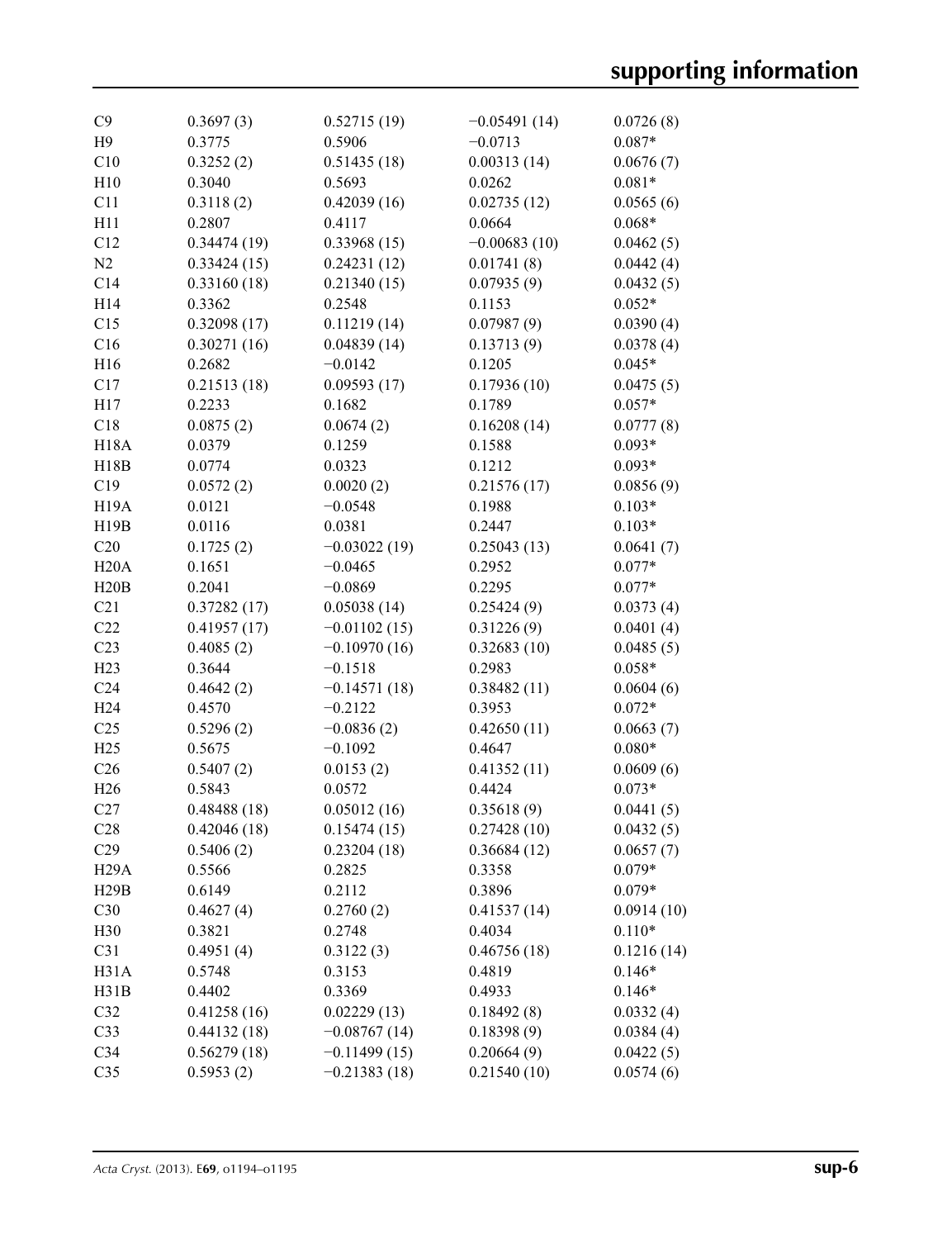| H <sub>35</sub>  | 0.5416      | $-0.2637$      | 0.2027        | $0.069*$   |      |
|------------------|-------------|----------------|---------------|------------|------|
| C <sub>36</sub>  | 0.7059(3)   | $-0.2382(2)$   | 0.24262(12)   | 0.0723(8)  |      |
| H <sub>36</sub>  | 0.7278      | $-0.3043$      | 0.2478        | $0.087*$   |      |
| C37              | 0.7845(3)   | $-0.1643(3)$   | 0.26227(13)   | 0.0760(8)  |      |
| H37              | 0.8590      | $-0.1811$      | 0.2813        | $0.091*$   |      |
| C38              | 0.7549(2)   | $-0.0671(2)$   | 0.25432(12)   | 0.0619(6)  |      |
| H38              | 0.8088      | $-0.0179$      | 0.2681        | $0.074*$   |      |
| C <sub>39</sub>  | 0.64463(18) | $-0.04197(16)$ | 0.22576(9)    | 0.0445(5)  |      |
| C40              | 0.52334(16) | 0.07518(15)    | 0.16948(9)    | 0.0394(4)  |      |
| H40A             | 0.5435      | 0.0533         | 0.1277        | $0.047*$   |      |
| H40B             | 0.5088      | 0.1460         | 0.1670        | $0.047*$   |      |
| O <sub>4</sub> W | 0.3354(3)   | 0.6451(2)      | 0.14051(16)   | 0.1037(10) | 0.75 |
| N1               | 0.32593(16) | 0.16460(12)    | $-0.02365(8)$ | 0.0460(4)  |      |
| C13              | 0.31812(17) | 0.08557(14)    | 0.01392(9)    | 0.0398(4)  |      |
| N <sub>3</sub>   | 0.24531(15) | 0.05827(13)    | 0.24518(8)    | 0.0457(4)  |      |
| N <sub>4</sub>   | 0.48377(16) | 0.14756(13)    | 0.33290(8)    | 0.0478(4)  |      |
| O <sub>1</sub>   | 0.61974(11) | 0.05582(11)    | 0.21763(7)    | 0.0460(4)  |      |
| O <sub>2</sub>   | 0.36699(14) | $-0.14969(10)$ | 0.16740(7)    | 0.0555(4)  |      |
| O <sub>3</sub>   | 0.40355(15) | 0.23089(10)    | 0.24343(7)    | 0.0570(4)  |      |
| H2W              | 0.337(3)    | 0.7119(8)      | 0.1421(15)    | $0.086*$   | 0.75 |
| H1W              | 0.328(4)    | 0.618(2)       | 0.1800(9)     | $0.086*$   | 0.75 |
|                  |             |                |               |            |      |

*Atomic displacement parameters (Å2 )*

|                 | $U^{11}$   | $U^{22}$   | $U^{33}$   | $U^{12}$      | $U^{13}$      | $U^{23}$      |
|-----------------|------------|------------|------------|---------------|---------------|---------------|
| C1              | 0.0632(14) | 0.0459(13) | 0.0450(11) | 0.0053(11)    | $-0.0024(10)$ | $-0.0013(10)$ |
| C <sub>2</sub>  | 0.0813(18) | 0.0418(13) | 0.0620(14) | 0.0087(12)    | 0.0054(13)    | 0.0002(11)    |
| C <sub>3</sub>  | 0.0612(15) | 0.0484(14) | 0.0686(15) | $-0.0075(12)$ | 0.0120(12)    | $-0.0180(12)$ |
| C4              | 0.0430(13) | 0.0641(15) | 0.0570(13) | $-0.0029(11)$ | 0.0001(10)    | $-0.0183(12)$ |
| C <sub>5</sub>  | 0.0421(12) | 0.0519(13) | 0.0478(11) | 0.0041(10)    | 0.0008(9)     | $-0.0050(10)$ |
| C6              | 0.0422(11) | 0.0390(11) | 0.0410(10) | $-0.0008(9)$  | 0.0052(8)     | $-0.0009(8)$  |
| C7              | 0.0895(19) | 0.0483(14) | 0.0472(12) | 0.0022(13)    | 0.0042(12)    | 0.0065(10)    |
| C8              | 0.104(2)   | 0.0608(17) | 0.0568(14) | $-0.0025(15)$ | 0.0055(14)    | 0.0200(13)    |
| C9              | 0.087(2)   | 0.0464(15) | 0.0810(19) | $-0.0020(13)$ | $-0.0072(15)$ | 0.0213(14)    |
| C10             | 0.0740(18) | 0.0412(13) | 0.0847(19) | 0.0039(12)    | $-0.0038(14)$ | 0.0015(13)    |
| C11             | 0.0641(15) | 0.0432(13) | 0.0609(14) | 0.0014(11)    | 0.0015(11)    | 0.0020(11)    |
| C12             | 0.0523(13) | 0.0381(11) | 0.0453(11) | $-0.0017(9)$  | $-0.0074(9)$  | 0.0067(9)     |
| N2              | 0.0552(11) | 0.0351(9)  | 0.0409(9)  | $-0.0004(8)$  | $-0.0020(8)$  | 0.0023(7)     |
| C14             | 0.0498(12) | 0.0396(11) | 0.0384(10) | 0.0017(9)     | $-0.0031(9)$  | 0.0009(9)     |
| C15             | 0.0370(11) | 0.0371(11) | 0.0413(10) | 0.0017(8)     | $-0.0031(8)$  | 0.0019(8)     |
| C16             | 0.0361(10) | 0.0343(10) | 0.0417(10) | $-0.0035(8)$  | $-0.0025(8)$  | 0.0014(8)     |
| C17             | 0.0373(11) | 0.0508(13) | 0.0547(12) | 0.0059(9)     | 0.0069(9)     | 0.0107(10)    |
| C18             | 0.0375(13) | 0.109(2)   | 0.0862(19) | 0.0051(14)    | 0.0043(13)    | 0.0211(17)    |
| C19             | 0.0485(16) | 0.091(2)   | 0.116(2)   | $-0.0173(15)$ | 0.0034(15)    | 0.0197(18)    |
| C20             | 0.0529(15) | 0.0649(16) | 0.0758(16) | $-0.0104(12)$ | 0.0124(12)    | 0.0119(13)    |
| C21             | 0.0393(11) | 0.0324(10) | 0.0406(10) | $-0.0005(8)$  | 0.0062(8)     | 0.0013(8)     |
| C22             | 0.0434(11) | 0.0420(11) | 0.0358(9)  | 0.0031(9)     | 0.0088(8)     | 0.0012(8)     |
| C <sub>23</sub> | 0.0607(14) | 0.0423(12) | 0.0436(11) | 0.0033(10)    | 0.0109(10)    | 0.0054(9)     |
|                 |            |            |            |               |               |               |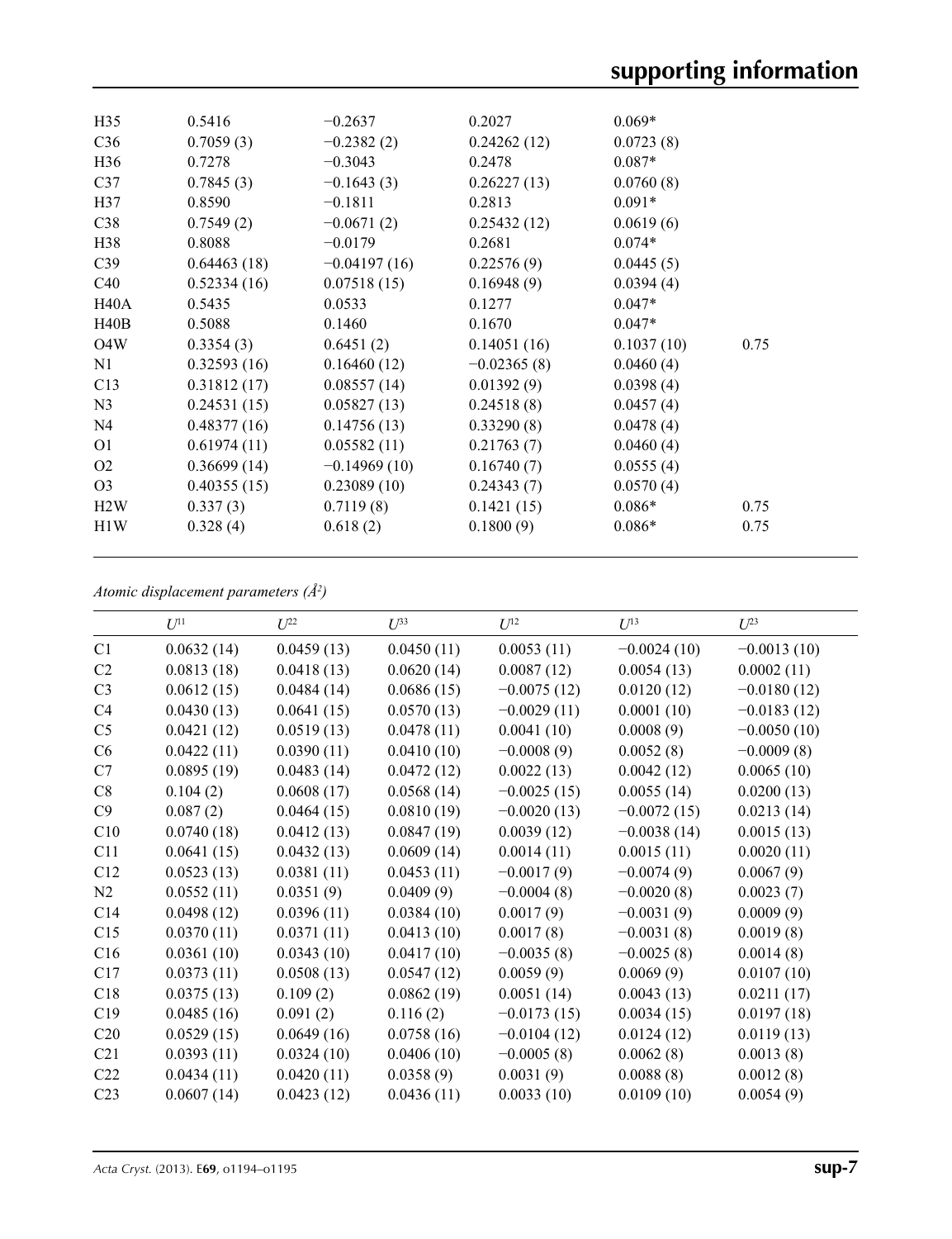# **supporting information**

| C <sub>24</sub>  | 0.0782(17) | 0.0538(14) | 0.0506(13) | 0.0118(12)    | 0.0142(12)    | 0.0142(11)    |
|------------------|------------|------------|------------|---------------|---------------|---------------|
| C <sub>25</sub>  | 0.0786(18) | 0.0758(18) | 0.0431(12) | 0.0169(14)    | 0.0001(12)    | 0.0134(12)    |
| C <sub>26</sub>  | 0.0662(16) | 0.0733(17) | 0.0416(12) | 0.0021(13)    | $-0.0016(11)$ | $-0.0032(11)$ |
| C27              | 0.0473(12) | 0.0467(12) | 0.0392(10) | 0.0014(9)     | 0.0082(9)     | $-0.0041(9)$  |
| C28              | 0.0486(12) | 0.0375(11) | 0.0446(11) | 0.0000(9)     | 0.0098(9)     | $-0.0037(9)$  |
| C29              | 0.0843(19) | 0.0569(15) | 0.0557(14) | $-0.0255(13)$ | 0.0060(13)    | $-0.0129(12)$ |
| C30              | 0.150(3)   | 0.0558(17) | 0.0662(17) | $-0.0111(18)$ | 0.0020(19)    | $-0.0303(14)$ |
| C31              | 0.150(4)   | 0.121(3)   | 0.101(3)   | $-0.014(3)$   | 0.042(3)      | $-0.026(2)$   |
| C <sub>32</sub>  | 0.0335(10) | 0.0302(9)  | 0.0354(9)  | $-0.0008(7)$  | 0.0021(7)     | 0.0011(7)     |
| C33              | 0.0477(12) | 0.0341(10) | 0.0335(9)  | 0.0002(9)     | 0.0051(8)     | 0.0001(8)     |
| C <sub>34</sub>  | 0.0488(12) | 0.0438(11) | 0.0347(9)  | 0.0123(9)     | 0.0079(8)     | 0.0032(8)     |
| C <sub>35</sub>  | 0.0748(16) | 0.0505(13) | 0.0478(12) | 0.0216(12)    | 0.0103(11)    | 0.0027(10)    |
| C36              | 0.085(2)   | 0.0721(18) | 0.0613(15) | 0.0433(16)    | 0.0147(14)    | 0.0145(13)    |
| C37              | 0.0571(16) | 0.106(2)   | 0.0645(16) | 0.0366(17)    | 0.0062(13)    | 0.0196(16)    |
| C38              | 0.0425(13) | 0.0850(19) | 0.0575(13) | 0.0096(12)    | 0.0022(10)    | 0.0089(13)    |
| C39              | 0.0391(11) | 0.0561(13) | 0.0389(10) | 0.0074(10)    | 0.0075(8)     | 0.0036(9)     |
| C40              | 0.0358(10) | 0.0412(11) | 0.0407(10) | $-0.0019(8)$  | 0.0022(8)     | 0.0032(8)     |
| O <sub>4</sub> W | 0.156(3)   | 0.0594(16) | 0.107(2)   | $-0.0196(18)$ | 0.066(2)      | $-0.0095(15)$ |
| N <sub>1</sub>   | 0.0571(11) | 0.0391(10) | 0.0407(9)  | 0.0014(8)     | $-0.0007(8)$  | 0.0003(8)     |
| C13              | 0.0395(11) | 0.0384(11) | 0.0401(10) | 0.0033(8)     | $-0.0015(8)$  | 0.0011(8)     |
| N <sub>3</sub>   | 0.0400(9)  | 0.0472(10) | 0.0509(10) | $-0.0007(8)$  | 0.0100(7)     | 0.0076(8)     |
| N <sub>4</sub>   | 0.0564(11) | 0.0432(10) | 0.0441(9)  | $-0.0071(8)$  | 0.0068(8)     | $-0.0091(8)$  |
| O <sub>1</sub>   | 0.0355(7)  | 0.0502(9)  | 0.0510(8)  | $-0.0042(6)$  | $-0.0018(6)$  | 0.0035(7)     |
| O <sub>2</sub>   | 0.0629(10) | 0.0363(8)  | 0.0647(10) | $-0.0066(7)$  | $-0.0055(8)$  | 0.0004(7)     |
| O <sub>3</sub>   | 0.0769(11) | 0.0326(8)  | 0.0617(9)  | $-0.0020(7)$  | 0.0081(8)     | 0.0016(7)     |
|                  |            |            |            |               |               |               |

*Geometric parameters (Å, º)*

| $C1-C6$     | 1.377(3) | $C21 - C22$  | 1.514(3) |  |
|-------------|----------|--------------|----------|--|
| $C1-C2$     | 1.379(3) | $C21 - C28$  | 1.551(3) |  |
| $Cl-H1$     | 0.9300   | $C21 - C32$  | 1.605(3) |  |
| $C2-C3$     | 1.374(3) | $C22-C23$    | 1.375(3) |  |
| $C2-H2$     | 0.9300   | $C22-C27$    | 1.388(3) |  |
| $C3-C4$     | 1.364(3) | $C23-C24$    | 1.390(3) |  |
| $C3-H3$     | 0.9300   | $C23 - H23$  | 0.9300   |  |
| $C4 - C5$   | 1.373(3) | $C24 - C25$  | 1.370(4) |  |
| $C4 - H4$   | 0.9300   | $C24 - H24$  | 0.9300   |  |
| $C5-C6$     | 1.390(3) | $C25-C26$    | 1.370(4) |  |
| $C5 - H5$   | 0.9300   | $C25 - H25$  | 0.9300   |  |
| $C6 - C13$  | 1.472(3) | $C26-C27$    | 1.374(3) |  |
| $C7 - C12$  | 1.378(3) | $C26 - H26$  | 0.9300   |  |
| $C7-C8$     | 1.382(3) | $C27 - N4$   | 1.401(3) |  |
| $C7 - H7$   | 0.9300   | $C28 - 03$   | 1.216(2) |  |
| $C8-C9$     | 1.363(4) | $C28 - N4$   | 1.354(3) |  |
| $C8 - H8$   | 0.9300   | $C29 - N4$   | 1.457(3) |  |
| $C9 - C10$  | 1.372(4) | $C29 - C30$  | 1.537(4) |  |
| $C9 - H9$   | 0.9300   | $C29 - H29A$ | 0.9700   |  |
| $C10 - C11$ | 1.379(3) | $C29 - H29B$ | 0.9700   |  |
|             |          |              |          |  |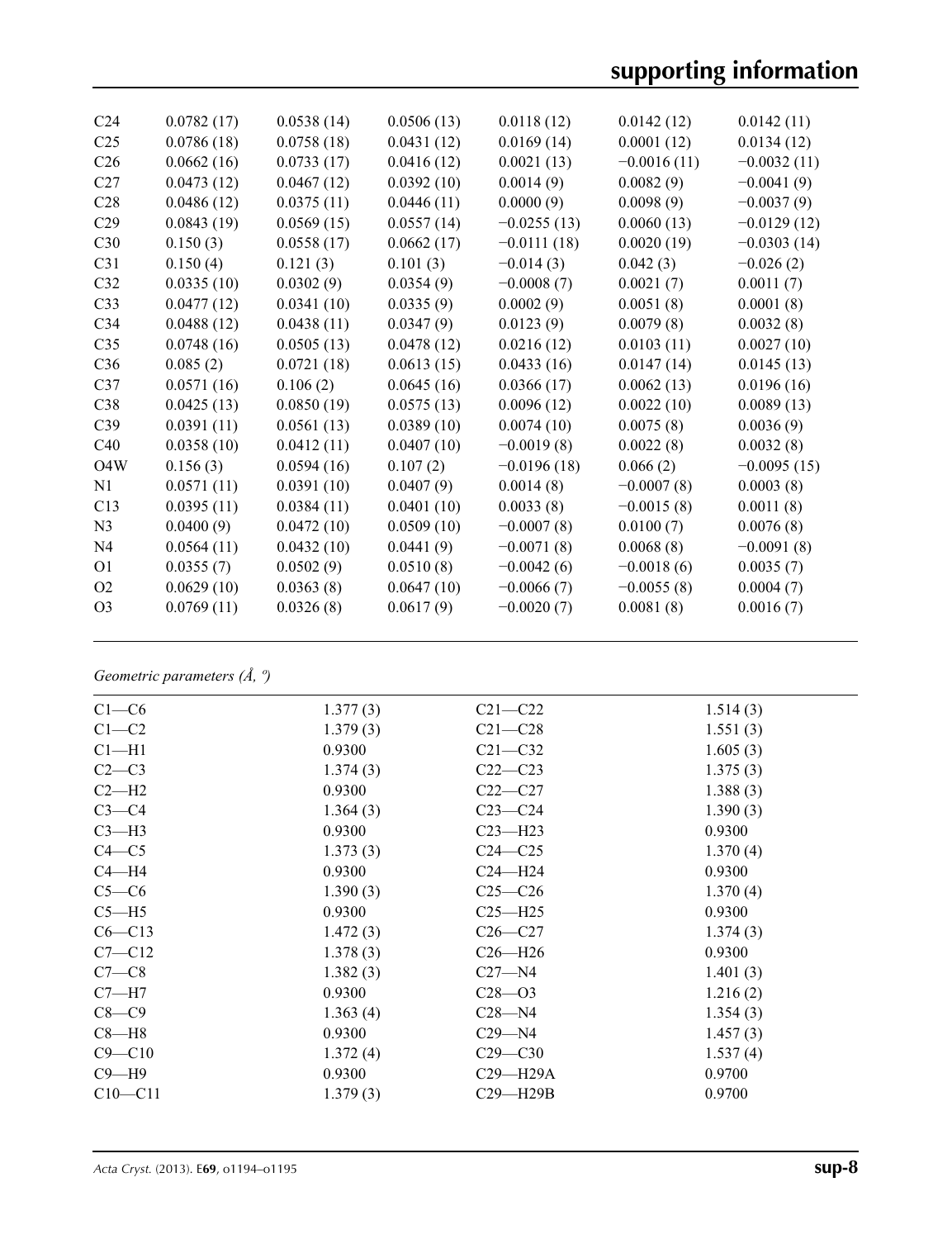| $C10 - H10$  | 0.9300      | $C30-C31$         | 1.212(4)    |
|--------------|-------------|-------------------|-------------|
| $C11 - C12$  | 1.376(3)    | C30-H30           | 0.9300      |
| $C11 - H11$  | 0.9300      | $C31 - H31A$      | 0.9300      |
| $C12 - N2$   | 1.417(3)    | $C31 - H31B$      | 0.9300      |
| $N2 - N1$    | 1.350(2)    | $C32 - C40$       | 1.520(3)    |
| $N2 - C14$   | 1.351(2)    | $C32-C33$         | 1.521(3)    |
| $C14 - C15$  | 1.371(3)    | $C33 - 02$        | 1.217(2)    |
| $C14 - H14$  | 0.9300      | $C33-C34$         | 1.467(3)    |
| $C15 - C13$  | 1.416(3)    | $C34 - C39$       | 1.388(3)    |
| $C15-C16$    | 1.503(3)    | $C34 - C35$       | 1.392(3)    |
| $C16 - C17$  | 1.543(3)    | $C35-C36$         | 1.371(4)    |
| $C16 - C32$  | 1.558(3)    | $C35 - H35$       | 0.9300      |
| $C16 - H16$  | 0.9800      | $C36-C37$         | 1.374(4)    |
| $C17 - N3$   | 1.467(3)    | C36-H36           | 0.9300      |
| $C17 - C18$  | 1.517(3)    | $C37-C38$         | 1.361(4)    |
| $C17 - H17$  | 0.9800      | C37-H37           | 0.9300      |
| $C18 - C19$  | 1.493(4)    | $C38 - C39$       | 1.379(3)    |
| $C18 - H18A$ | 0.9700      | C38-H38           | 0.9300      |
| $C18 - H18B$ | 0.9700      | $C39 - 01$        | 1.357(3)    |
| $C19 - C20$  | 1.499(4)    | $C40 - O1$        | 1.433(2)    |
| C19-H19A     | 0.9700      | $C40 - H40A$      | 0.9700      |
| C19-H19B     | 0.9700      | $C40 - H40B$      | 0.9700      |
| $C20 - N3$   | 1.468(3)    | O4W-H2W           | 0.902(10)   |
| $C20 - H20A$ | 0.9700      | $O4W - H1W$       | 0.912(10)   |
| $C20 - H20B$ | 0.9700      | $N1 - C13$        | 1.331(2)    |
| $C21 - N3$   | 1.456(3)    |                   |             |
|              |             |                   |             |
| $C6-C1-C2$   | 120.9(2)    | $C28 - C21 - C32$ | 109.30(14)  |
| $C6-C1-H1$   | 119.6       | $C23 - C22 - C27$ | 119.11(19)  |
| $C2-C1-H1$   | 119.6       | $C23 - C22 - C21$ | 132.30 (19) |
| $C3-C2-C1$   | 119.9(2)    | $C27 - C22 - C21$ | 108.60(17)  |
| $C3-C2-H2$   | 120.0       | $C22-C23-C24$     | 119.0(2)    |
| $C1-C2-H2$   | 120.0       | $C22-C23-H23$     | 120.5       |
| $C4-C3-C2$   | 119.9(2)    | $C24 - C23 - H23$ | 120.5       |
| $C4-C3-H3$   | 120.0       | $C25-C24-C23$     | 120.3(2)    |
| $C2-C3-H3$   | 120.0       | $C25 - C24 - H24$ | 119.9       |
| $C3-C4-C5$   | 120.3(2)    | C23-C24-H24       | 119.9       |
| $C3-C4-H4$   | 119.8       | $C24-C25-C26$     | 121.8(2)    |
| $C5-C4-H4$   | 119.8       | $C24 - C25 - H25$ | 119.1       |
| $C4-C5-C6$   | 120.7(2)    | $C26-C25-H25$     | 119.1       |
| $C4-C5-H5$   | 119.7       | $C25 - C26 - C27$ | 117.4(2)    |
| $C6-C5-H5$   | 119.7       | $C25 - C26 - H26$ | 121.3       |
| $C1-C6-C5$   | 118.22 (19) | $C27-C26 - H26$   | 121.3       |
| $C1-C6-C13$  | 121.79(18)  | $C26 - C27 - C22$ | 122.4(2)    |
| $C5-C6-C13$  | 119.96 (18) | $C26 - C27 - N4$  | 127.4(2)    |
| $C12-C7-C8$  | 119.4(2)    | $C22-C27 - N4$    | 110.24(17)  |
| $C12-C7-H7$  | 120.3       | $O3 - C28 - N4$   | 125.15(19)  |
| $C8-C7-H7$   | 120.3       | $O3 - C28 - C21$  | 126.43(18)  |
|              |             |                   |             |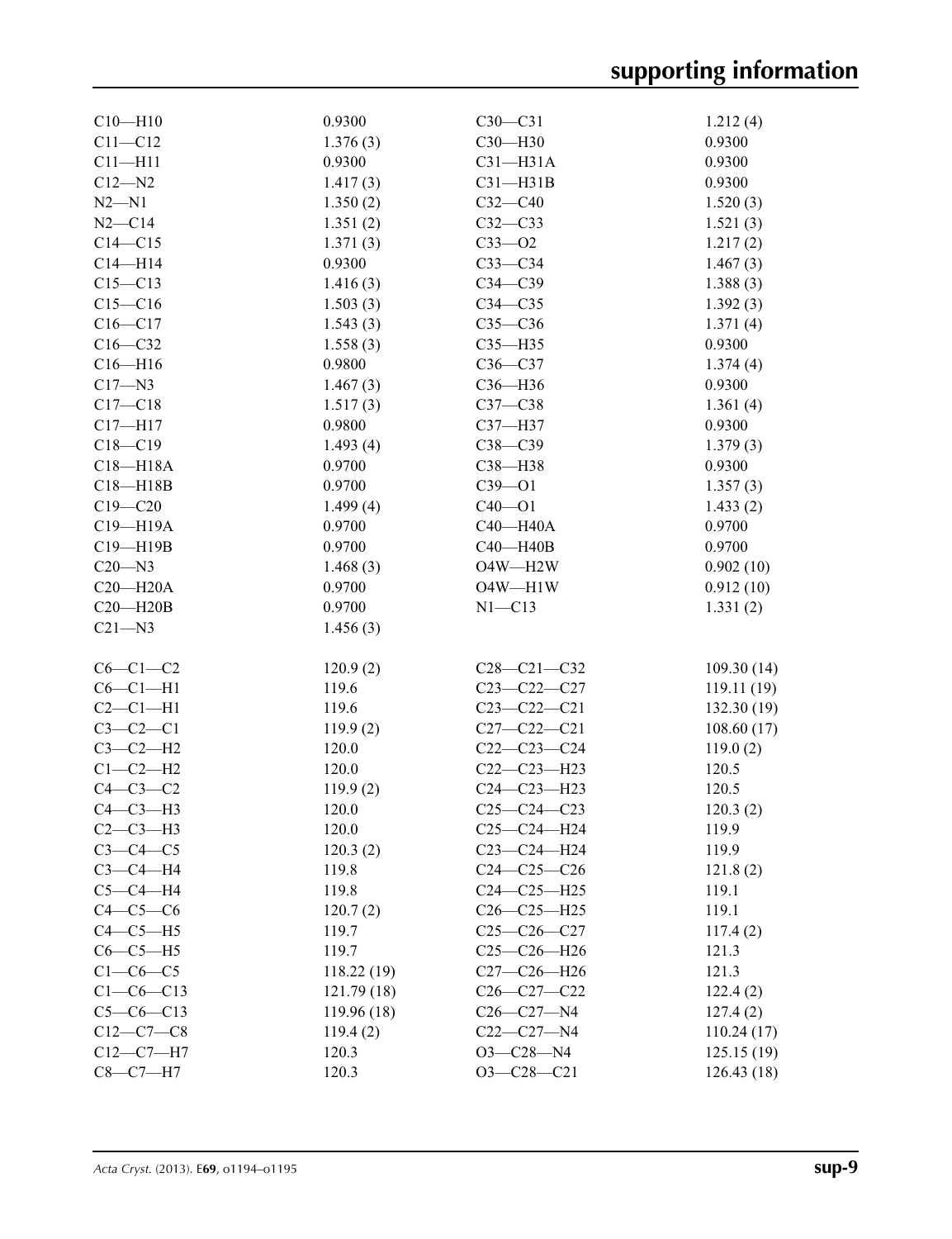| $C9 - C8 - C7$     | 120.3(3)   | N4-C28-C21        | 108.42(17) |
|--------------------|------------|-------------------|------------|
| $C9 - C8 - H8$     | 119.8      | $N4 - C29 - C30$  | 111.1(2)   |
| $C7-C8-H8$         | 119.8      | N4-C29-H29A       | 109.4      |
| $C8 - C9 - C10$    | 120.2(2)   | C30-C29-H29A      | 109.4      |
| $C8-C9-H9$         | 119.9      | N4-C29-H29B       | 109.4      |
| $C10-C9-H9$        | 119.9      | C30-C29-H29B      | 109.4      |
| $C9 - C10 - C11$   | 120.3(3)   | H29A-C29-H29B     | 108.0      |
| $C9 - C10 - H10$   | 119.9      | $C31 - C30 - C29$ | 127.0(4)   |
| $C11 - C10 - H10$  | 119.9      | $C31 - C30 - H30$ | 116.5      |
| $C12 - C11 - C10$  | 119.4(2)   | C29-C30-H30       | 116.5      |
| $C12 - C11 - H11$  | 120.3      | $C30-C31-H31A$    | 120.0      |
| $C10-C11-H11$      | 120.3      | $C30-C31-H31B$    | 120.0      |
| $C11 - C12 - C7$   | 120.4(2)   | H31A-C31-H31B     | 120.0      |
| $C11 - C12 - N2$   | 120.8(2)   | $C40-C32-C33$     | 105.60(15) |
| $C7 - C12 - N2$    | 118.8(2)   | $C40-C32-C16$     | 113.19(15) |
| $N1 - N2 - C14$    | 111.88(16) | $C33-C32-C16$     | 111.93(15) |
| $N1 - N2 - C12$    | 119.87(16) | $C40 - C32 - C21$ | 113.81(15) |
| $C14 - N2 - C12$   | 128.25(17) | $C33-C32-C21$     | 108.96(14) |
| $N2 - C14 - C15$   | 107.84(17) | $C16 - C32 - C21$ | 103.45(14) |
| $N2 - C14 - H14$   | 126.1      | $O2 - C33 - C34$  | 121.89(18) |
| $C15 - C14 - H14$  | 126.1      | $O2 - C33 - C32$  | 121.95(18) |
| $C14 - C15 - C13$  | 103.76(17) | $C34 - C33 - C32$ | 116.12(17) |
| $C14 - C15 - C16$  | 126.64(18) | $C39 - C34 - C35$ | 118.7(2)   |
| $C13 - C15 - C16$  | 129.25(17) | $C39 - C34 - C33$ | 120.07(18) |
| $C15-C16-C17$      | 111.61(16) | $C35 - C34 - C33$ | 120.9(2)   |
| $C15-C16-C32$      | 117.64(15) | $C36-C35-C34$     | 120.4(3)   |
| $C17 - C16 - C32$  | 105.08(15) | C36-C35-H35       | 119.8      |
| $C15-C16-H16$      | 107.3      | C34-C35-H35       | 119.8      |
| $C17 - C16 - H16$  | 107.3      | $C35 - C36 - C37$ | 119.7(2)   |
| C32-C16-H16        | 107.3      | C35-C36-H36       | 120.2      |
| $N3 - C17 - C18$   | 104.90(18) | C37-C36-H36       | 120.2      |
| $N3 - C17 - C16$   | 106.62(16) | C38-C37-C36       | 121.1(2)   |
| $C18-C17-C16$      | 115.4(2)   | C38-C37-H37       | 119.4      |
| $N3 - C17 - H17$   | 109.9      | C36-C37-H37       | 119.4      |
| $C18-C17-H17$      | 109.9      | C37-C38-C39       | 119.6(3)   |
| $C16 - C17 - H17$  | 109.9      | C37-C38-H38       | 120.2      |
| $C19 - C18 - C17$  | 105.5(2)   | C39-C38-H38       | 120.2      |
| $C19 - C18 - H18A$ | 110.6      | $O1 - C39 - C38$  | 117.6(2)   |
| $C17 - C18 - H18A$ | 110.6      | $O1 - C39 - C34$  | 121.90(18) |
| $C19 - C18 - H18B$ | 110.6      | C38-C39-C34       | 120.5(2)   |
| $C17 - C18 - H18B$ | 110.6      | $O1 - C40 - C32$  | 111.35(15) |
| H18A-C18-H18B      | 108.8      | $O1 - C40 - H40A$ | 109.4      |
| $C18 - C19 - C20$  | 105.6(2)   | C32-C40-H40A      | 109.4      |
| C18-C19-H19A       | 110.6      | $O1 - C40 - H40B$ | 109.4      |
| C20-C19-H19A       | 110.6      | $C32-C40-H40B$    | 109.4      |
| C18-C19-H19B       | 110.6      | H40A-C40-H40B     | 108.0      |
| C20-C19-H19B       | 110.6      | H2W-O4W-H1W       | 111.8(16)  |
| H19A-C19-H19B      | 108.8      | $C13 - N1 - N2$   | 104.78(16) |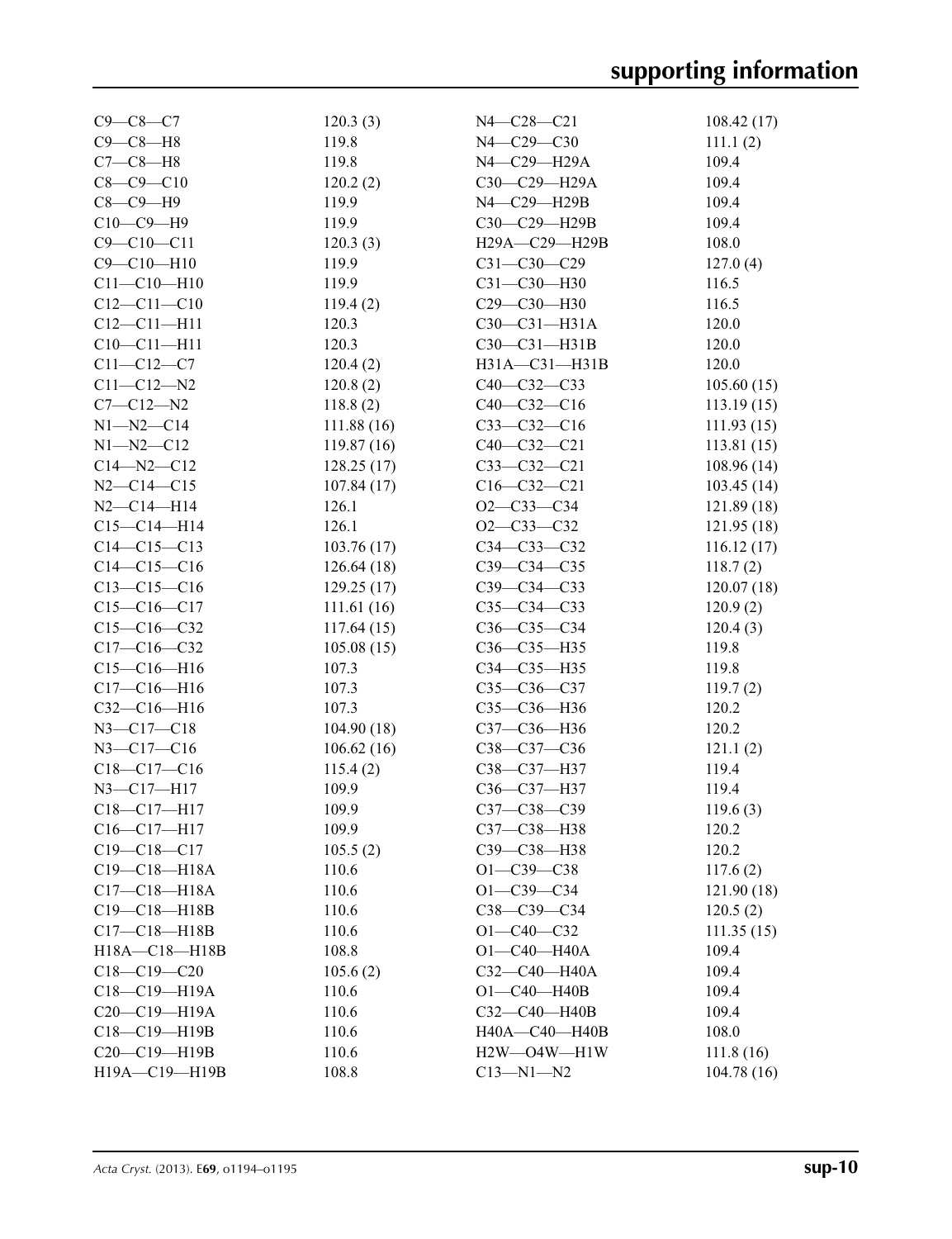| $N3 - C20 - C19$       | 101.9(2)      | $N1 - C13 - C15$        | 111.74(17)    |
|------------------------|---------------|-------------------------|---------------|
| N3-C20-H20A            | 111.4         | $N1 - C13 - C6$         | 118.97(17)    |
| C19-C20-H20A           | 111.4         | $C15-C13-C6$            | 129.25(17)    |
| N3-C20-H20B            | 111.4         | $C21 - N3 - C17$        | 106.14(15)    |
| C19-C20-H20B           | 111.4         | $C21 - N3 - C20$        | 120.07(17)    |
| H20A-C20-H20B          | 109.3         | $C17 - N3 - C20$        | 105.84(18)    |
| $N3 - C21 - C22$       | 113.99(15)    | $C28 - N4 - C27$        | 111.27(16)    |
| $N3 - C21 - C28$       | 106.68(15)    | $C28 - N4 - C29$        | 123.27(19)    |
| $C22-C21-C28$          |               |                         |               |
|                        | 101.45(15)    | $C27 - N4 - C29$        | 125.44(18)    |
| $N3 - C21 - C32$       | 106.20(15)    | $C39 - 01 - C40$        | 113.59(15)    |
| $C22-C21-C32$          | 118.54(15)    |                         |               |
|                        |               |                         |               |
| $C6-C1-C2-C3$          | 1.2(4)        | $C28-C21-C32-C40$       | 25.4(2)       |
| $C1-C2-C3-C4$          | 1.0(4)        | N3-C21-C32-C33          | $-102.37(17)$ |
| $C2 - C3 - C4 - C5$    | $-1.7(4)$     | $C22-C21-C32-C33$       | 27.4(2)       |
| $C3 - C4 - C5 - C6$    | 0.2(3)        | $C28-C21-C32-C33$       | 142.89(16)    |
| $C2 - C1 - C6 - C5$    | $-2.7(3)$     | $N3 - C21 - C32 - C16$  | 16.86(18)     |
| $C2 - C1 - C6 - C13$   | 179.3(2)      | $C22-C21-C32-C16$       | 146.65(16)    |
| $C4 - C5 - C6 - C1$    | 2.0(3)        | $C28-C21-C32-C16$       | $-97.88(17)$  |
| $C4 - C5 - C6 - C13$   | $-179.98(19)$ | $C40-C32-C33-O2$        | $-148.26(18)$ |
| $C12-C7-C8-C9$         | $-0.2(4)$     | $C16-C32-C33-02$        | $-24.7(3)$    |
| $C7 - C8 - C9 - C10$   | 0.7(4)        | $C21 - C32 - C33 - O2$  | 89.1(2)       |
| $C8 - C9 - C10 - C11$  | $-1.0(4)$     | C40-C32-C33-C34         | 34.1(2)       |
| $C9 - C10 - C11 - C12$ | 0.8(4)        | $C16-C32-C33-C34$       | 157.65(15)    |
| $C10-C11-C12-C7$       | $-0.3(4)$     | $C21 - C32 - C33 - C34$ | $-88.56(19)$  |
| $C10-C11-C12-N2$       | 178.7(2)      | $O2-C33-C34-C39$        | $-179.32(19)$ |
| $C8-C7-C12-C11$        | 0.0(4)        | $C32-C33-C34-C39$       | $-1.6(3)$     |
| $C8-C7-C12-N2$         | $-179.0(2)$   | O2-C33-C34-C35          | $-5.7(3)$     |
| $C11 - C12 - N2 - N1$  | 156.5(2)      | $C32-C33-C34-C35$       | 172.01(18)    |
| $C7 - C12 - N2 - N1$   | $-24.5(3)$    | $C39-C34-C35-C36$       | 0.2(3)        |
|                        |               |                         |               |
| $C11 - C12 - N2 - C14$ | $-23.8(3)$    | $C33-C34-C35-C36$       | $-173.5(2)$   |
| $C7 - C12 - N2 - C14$  | 155.2(2)      | $C34 - C35 - C36 - C37$ | 1.0(4)        |
| $N1 - N2 - C14 - C15$  | $-0.1(2)$     | C35-C36-C37-C38         | $-1.0(4)$     |
| $C12 - N2 - C14 - C15$ | $-179.7(2)$   | C36-C37-C38-C39         | $-0.4(4)$     |
| $N2 - C14 - C15 - C13$ | 0.2(2)        | C37-C38-C39-O1          | $-178.7(2)$   |
| $N2 - C14 - C15 - C16$ | $-173.55(18)$ | $C37 - C38 - C39 - C34$ | 1.7(3)        |
| $C14-C15-C16-C17$      | 40.7(3)       | $C35-C34-C39-01$        | 178.81 (18)   |
| $C13-C15-C16-C17$      | $-131.4(2)$   | $C33-C34-C39-01$        | $-7.4(3)$     |
| $C14-C15-C16-C32$      | $-80.9(3)$    | C35-C34-C39-C38         | $-1.6(3)$     |
| $C13-C15-C16-C32$      | 107.0(2)      | $C33 - C34 - C39 - C38$ | 172.20(19)    |
| $C15-C16-C17-N3$       | $-153.12(16)$ | $C33-C32-C40-01$        | $-62.21(19)$  |
| $C32-C16-C17-N3$       | $-24.6(2)$    | $C16-C32-C40-O1$        | 175.01(15)    |
| $C15-C16-C17-C18$      | 90.9(2)       | $C21 - C32 - C40 - 01$  | 57.3(2)       |
| $C32-C16-C17-C18$      | $-140.57(19)$ | $C14 - N2 - N1 - C13$   | $-0.1(2)$     |
| N3-C17-C18-C19         | $-8.0(3)$     | $C12 - N2 - N1 - C13$   | 179.63 (18)   |
| $C16-C17-C18-C19$      | 109.0(3)      | $N2 - N1 - C13 - C15$   | 0.2(2)        |
| $C17-C18-C19-C20$      | $-16.8(3)$    | $N2 - N1 - C13 - C6$    | 178.01(17)    |
| $C18-C19-C20-N3$       | 35.1(3)       | $C14-C15-C13-N1$        | $-0.2(2)$     |